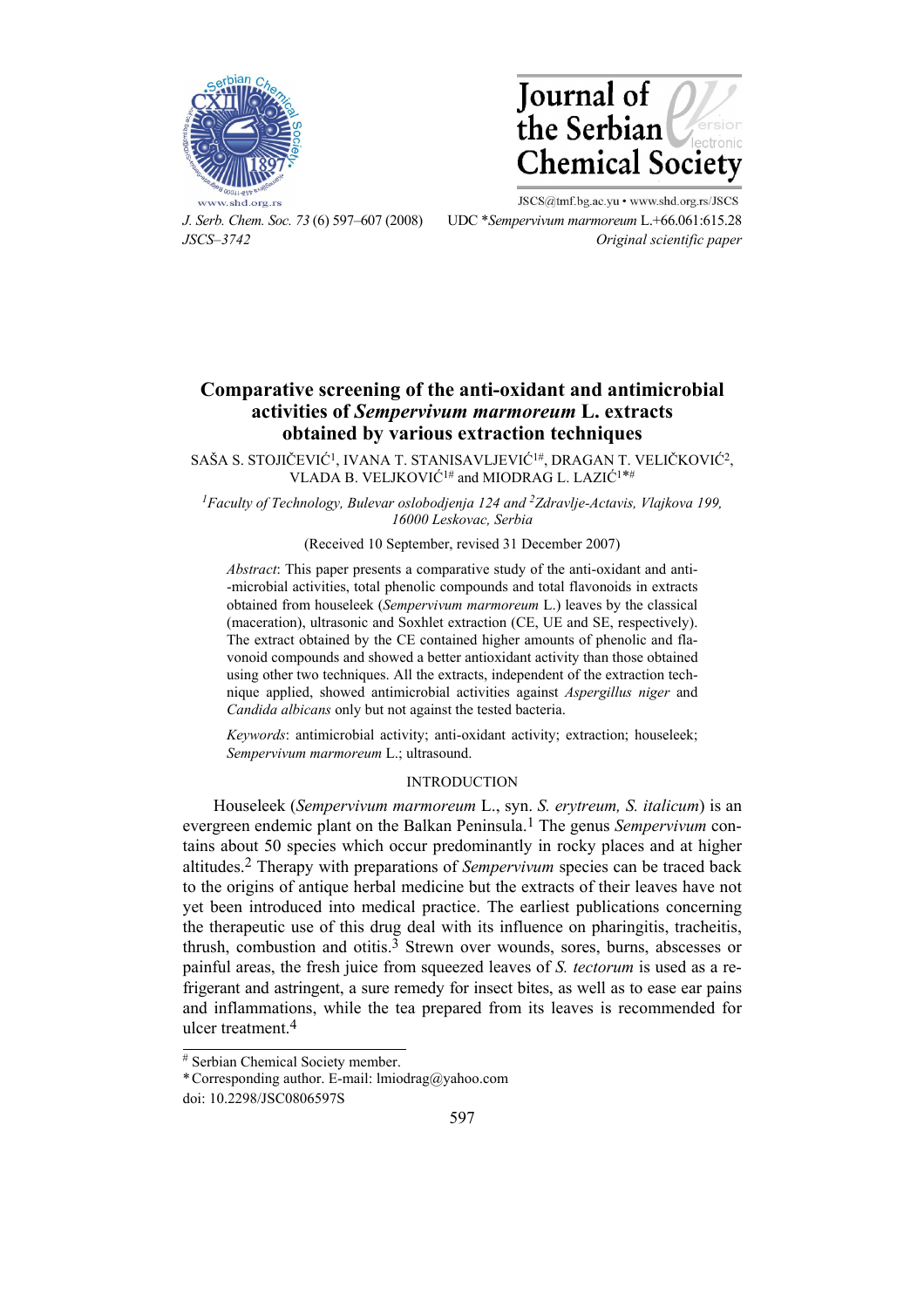The benefits of juice and tea prepared from the leaves of *S. tectorum* can be attributed to the presence of many bioactive compounds, such as oligomeric and polymeric polyphenols, phenol carboxylic acids, ascorbic, citric malic acids, flavones- and flavonol-mono- and diglycosides with kaempferol and quercetin as aglycones, tannins, coumarines, oligo- and polysaccharides.3,5,6 Polyphenols are present in 4.2 %, flavonoids in 0.70 % and polysaccharides in 11.2 %.7 Glycosides of kaempferol, quercetin, isorhamnetin, scutellarein, myricetin, herbacetin, proanthocyanidins (prodelphinidin and procyanidin) and delphinidol were isolated from *Sempervivum* sp. extracts.2,4 Rhamnose, arabinose, xylose, mannose and galactose are characteristic monosaccharides.3 The extract of *S. tectorum* exhibited a genuine superoxide scavenger activity in a cell-free system, which suggested that this extract might also act as a direct scavenger of  $O<sub>2</sub>$  in biological samples.8 The antioxidant activity and antinociceptive effect of *S*. *tectorum*  extracts were shown both *in vivo* and *in vitro*.<sup>3,9</sup> It was also found that *S. tectorum* extracts had a lipid-lowering effect in rats,<sup>7</sup> free radical scavenger, membrane stabilizing, and antimicrobial activity against *Staphylococcus aureus, Bacillus cereus, Enterococcus faecalis* and *Geotrichum* sp*.*, while the growths of *Escherichia coli, Proteus morgani* and *Saccharomyces cerevisiae* were slightly inhibited.<sup>4</sup> The dominant cations are Ca (76.2 mg/g), K (40.47 mg/g) and Mg  $(817.85 \text{ mg/g})$ ,<sup>3</sup> while no toxic elements were detected in *S. tectorum* extracts.<sup>10</sup>

Recently, it was shown that ultrasound-assisted extraction (UE) is an efficient alternative to conventional extraction techniques.11 The main benefits of the use of ultrasound are an increased extraction yield, a faster process and even an improved quality of the extracts. Ultrasound can also reduce the operating temperature, allowing the extraction of thermolabile compounds. UE has already been employed in the extraction of bioactive compounds of interest to the pharmaceutical and food industries, such as a phenolic component of coconut shell,<sup>12</sup> flavonoids from *Hypericum perforatum* L.13 and anti-oxidants from *Rosmarinus officinalis*. 14

To the best of our knowledge, there have been no reports on the extraction efficiency and kinetics of extractive substances (ES) from *S. marmoreum* leaves. Furthermore, no comparative study of the anti-oxidant and antimicrobial activities of its extracts obtained by different extraction techniques has hitherto been reported. To date, the extracts of *Sempervivum* sp. leaves have been prepared only by a two-step stirring-assisted maceration at room temperature, using methanol as the extracting solvent.4

In the present study, the extraction of ES from fresh leaves of *S. marmoreum* L. by UE, classical solvent extraction (CE) and Soxhlet extraction (SE) using methanol as the extracting solvent was investigated. The main goal was to compare the anti-oxidant and antimicrobial activities of the extracts obtained by the different extraction techniques. In addition, the yields of ES, total phenolic com-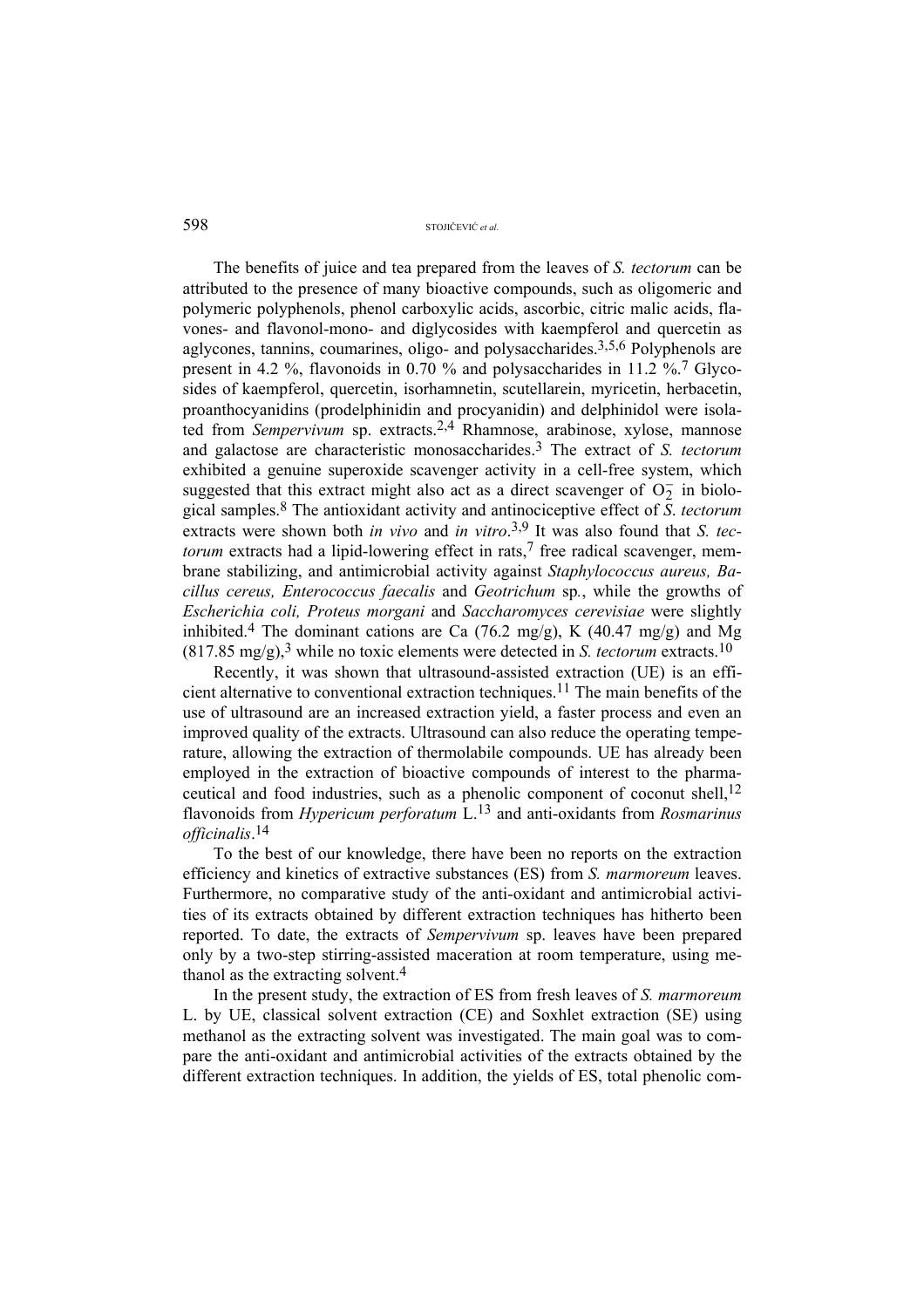pounds and flavonoids in the extracts obtained by the different methods were compared. The potential of methanolic extracts of *S. marmoreum* leaves for practical applications has not previously been studied in detail, thus this study provides important information concerning the natural anti-oxidants and antimicrobials present in the leaves of *S. marmoreum*.

#### EXPERIMENTAL

#### *Materials*

The plant material was harvested by hand in the morning, before the blooming period (South Serbia, Mt. Suva Planina, 1500 m, in the second half of May, 2006). The leaves were removed from the rosette and roots, washed, dried in the shadow, chopped and used immediately. The moisture content, determined by drying at 105 °C to constant weight, was 88.1 %.

Methanol was from Zorka-Pharma (Šabac, Serbia). Folin-Ciocalteu reagent, 2,2-diphenyl-1-picrylhydrazil (DPPH), gallic acid and rutin were obtained from Sigma (St. Louis, MO). Sodium carbonate, potassium acetate and aluminum chloride were purchased from Merck-Alkaloid (Skopje, FYR Macedonia).

Seven microorganisms were selected to test the antimicrobial activity: *Escherichia coli* ATCC 25922, *Pseudomonas aeruginosa* ATCC 9027, *Bacillus subtilis* ATCC 6633, *Staphylococcus aureus* ATCC 6538, *Candida albicans* ATCC 10231, *Saccharomyces cerevisiae* ATCC 9763 and *Aspergillus niger* ATCC 16404 (Oxoid, England). The tested bacteria were grown on Trypton soya agar (TSA, Merck), while Sabouraud dextrose agar (SDA, Merck) was used to grow the yeast and the mould. Plate count agar (Merck) was used for determining the total number of microorganisms (CFU/ml).

#### *Soxhlet extraction*

Chopped fresh leaves (10 g) and methanol (100 ml) were put into a Soxhlet apparatus. The solvent was boiled and refluxed for a period of 150 min (eleven extraction cycles). The liquid extract was evaporated under vacuum at 40 °C to constant weight. This yield of ES  $(g/100 g$  of fresh plant material) was taken to represent the content of ES in the plant material.

## *Classical extraction*

Chopped fresh leaves (5.0 g) and methanol (50 ml) were put into Erlenmeyer flasks and placed in a thermostated water bath. The extraction was performed at  $25\pm0.1$  °C for 2.5, 5, 10, 20, 40 and 60 min. At the end of the extraction cycle, the liquid extract was separated from the solid residue by vacuum filtration. The solid residue was washed twice with fresh solvent (20 ml). The filtrates were collected and the solvent was evaporated in a rotary vacuum evaporator at 40 °C.

## *Ultrasonic assisted extraction*

Chopped fresh leaves (5.0 g) and methanol (50 ml) were put into Erlenmeyer flasks (100 ml), which were then placed into an ultrasonic cleaning bath (Sonic, Niš, Serbia; total nominal power: 3×50 W and internal dimensions: 30 cm×15 cm×20 cm) operating at 40 kHz frequency. The sonication was performed for 2.5, 5, 10, 20, 40 and 60 min. The bath was filled with distilled water up to 1/3 of its volume (about 2.5 l). The extraction was carried out at 25 °C. The temperature was controlled and maintained at the desired level  $(\pm 0.1 \degree C)$  by water circulating by means of a pump from a thermostated bath. The separation and further treatment of the filtrates were the same as described for the classical extraction.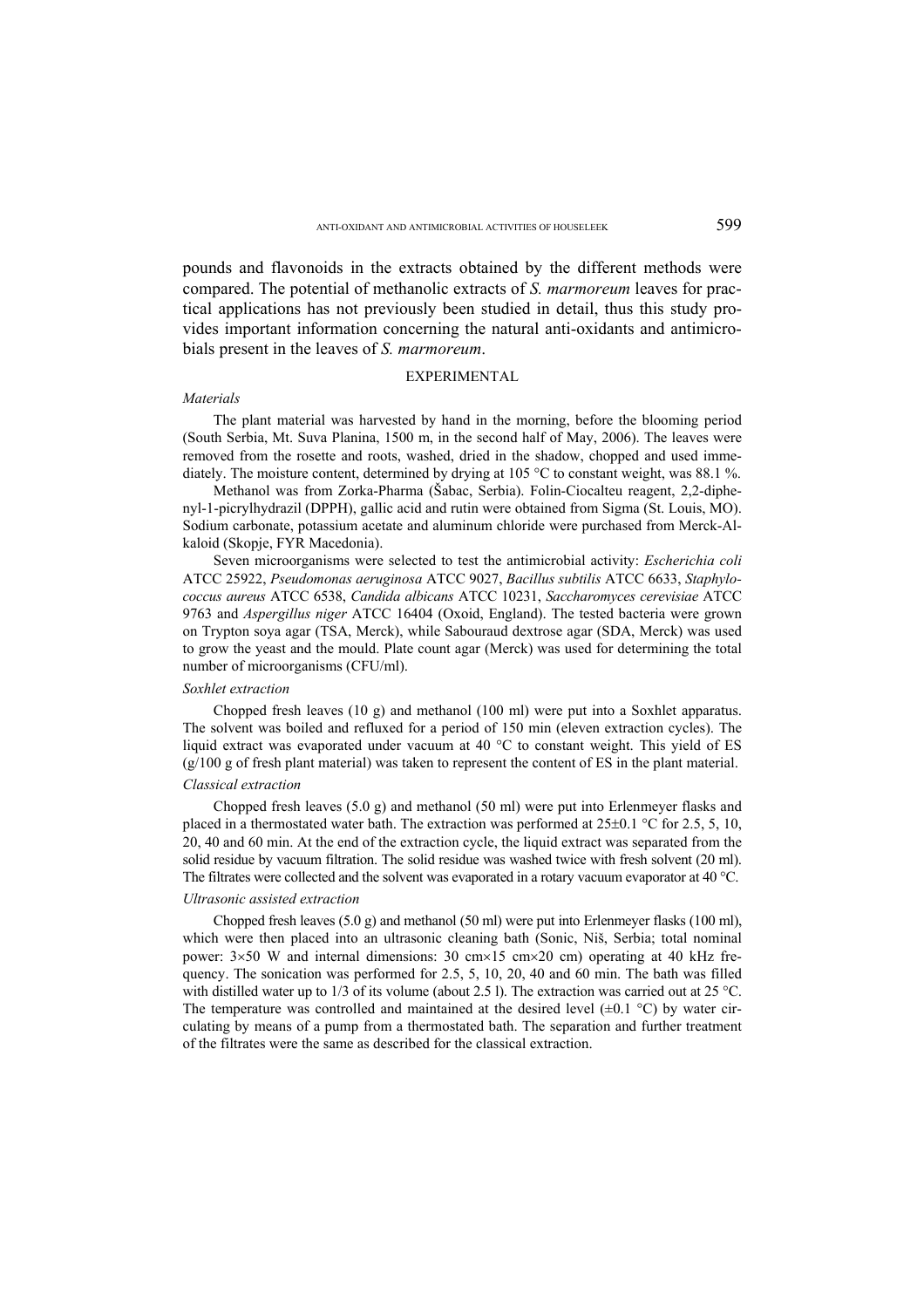#### *Hydroxyl radical assay*

Hydroxyl radicals were obtained by the Fenton reaction in the following system: 0.20 ml 10 mM  $H_2O_2$ , 0.20 ml 10 mM FeCl<sub>2</sub> and 0.20 ml 0.30 M DMPO as the spin trap and 0.20 ml DMF ("blank"). The influence of the extracts on the formation and transformation of hydroxyl radicals was investigated by adding a DMF solution of the extracts to the Fenton reaction system in the concentration range between  $0.25$  to  $2.5$  mg ml<sup>-1</sup>. The ESR spectra were recorded after 5 min on a Bruker 300E ESR spectrometer (Rheinstetten, Germany) under the following conditions: field modulation, 100 kHz; modulation amplitude, 0.512 G; receiver gain,  $5\times10^5$ ; time constant, 81.92 ms; conversion time, 163.84 ms; center field, 3440.00 G; sweep width, 100.00 G; *x*-band frequency, 9.64 GHz; power, 20 mW; temperature, 23 °C. The magnetic field scanning was calibrated using Fremy's salt (peroxylamine disulfonate).15 Splitting constants were calculated from computer-generated second derivatives of the spectra, after optimizing the signal-to-noise ratios, and were verified by computer simulations. The scavenging effect, %, of the extract was defined as:

Scavenging effect = 
$$
100 \frac{h_0 - h_x}{h_0}
$$

where  $h_0$  and  $h_x$  are the height of the second peak in the ESR spectrum of the DMPO–OH spin adduct of the blank and the sample, respectively. Butylated hydroxyanisole (BHA) was used as the reference compound  $(EC_{50} = 0.115 \text{ mg ml}^{-1})$ .

## *DPPH photometric assay*

The free radical-scavenging activity of the plant extracts was evaluated using the stable radical DPPH.16 A series of extracts with different concentrations (1.00–0.01 mg ml-1, seven different concentrations) were prepared in methanol. Then, 2.5 ml of the extract and 1.0 ml of a  $3.0\times10^{-4}$  M DPPH solution in methanol were mixed and placed in the dark at the room temperature for 30 min. The absorbance of each sample of the plant extract containing DPPH  $(A<sub>s</sub>)$  was measured at 517 nm using a Varian Cary-100 spectrophotometer. Methanol  $(1.0 \text{ ml})$ plus the plant extract solution (2.5 ml) was used as the blank, while the DPPH solution plus methanol was used as the control. All determinations were performed in triplicate. The DPPH anti-radical-scavenging activity, *DPPH* (%), of each plant extract was determined using the following equation:

$$
DPPH = 100 \left(1 - \frac{A_{\rm s} - A_{\rm b}}{A_{\rm c}}\right)
$$

where  $A_s$  is the absorbance in the presence of the plant extract in the DPPH solution,  $A_c$  is the absorbance of the control solution (containing only DPPH) and  $A<sub>b</sub>$  is the absorbance of the sample extract solution without DPPH. Ascorbic acid was used for comparison ( $EC_{50}$  =  $= 0.0039 \pm 0.0007$  mg ml<sup>-1</sup>).

#### *Determination of total phenolic content*

The total phenolic content in the *S. marmoreum* extracts was determined according to the Folin–Ciocalteu method,<sup>17</sup> using gallic acid as the standard. Samples (200 µl, 20 µg ml<sup>-1</sup>) were introduced into test tubes and the Folin–Ciocalteu reagent was added and allowed to stand for 8 min at room temperature. Then, 0.80 ml of sodium carbonate (7.5 %) was added, mixed and allowed to stand for 30 min. The absorbance was measured at 765 nm. The total phenolic content was expressed as gallic acid equivalents (*GAE*), in mg/g of dry extract, as the mean ±*SD* of three replicate measurements: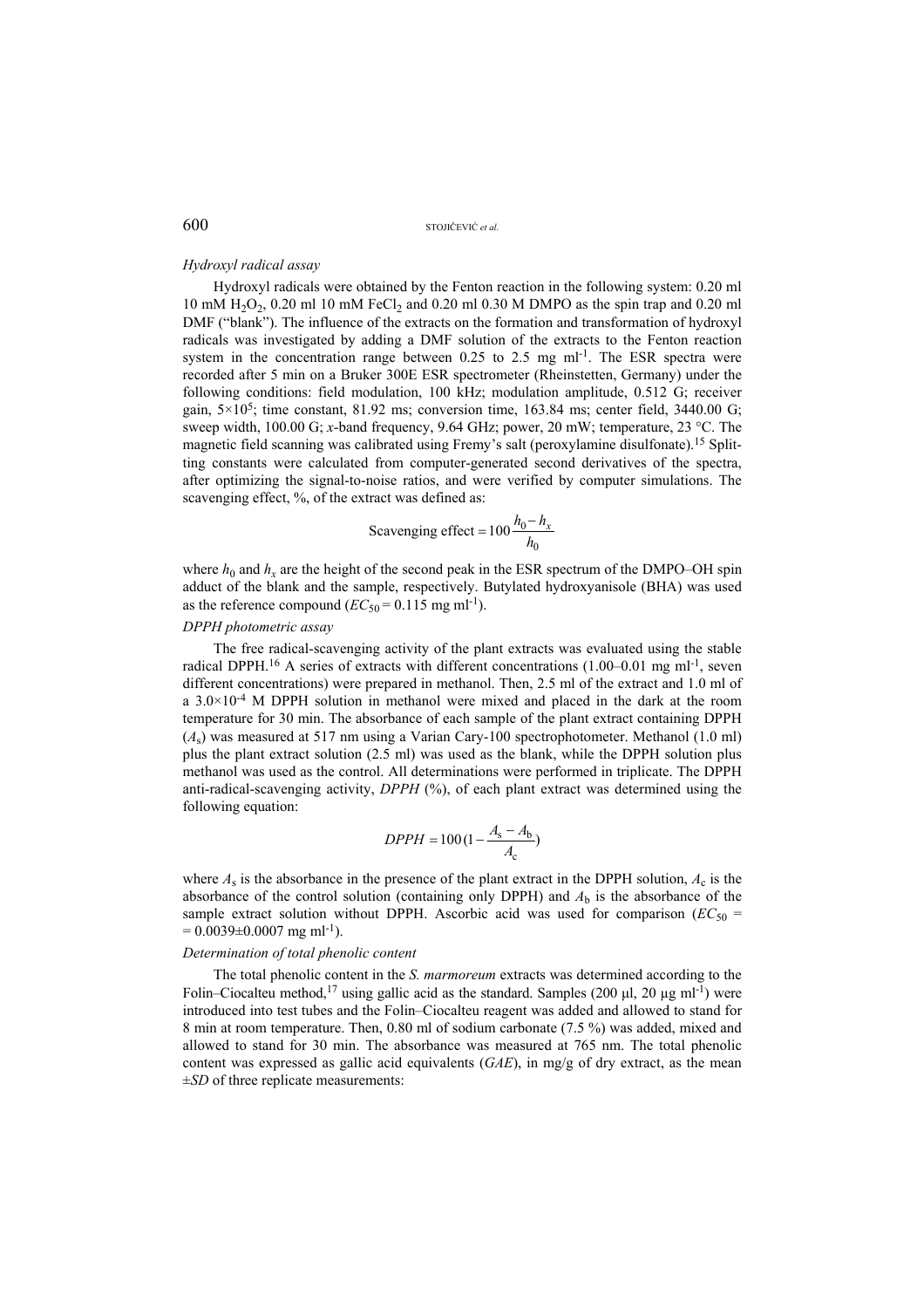## $A(765 \text{ nm}) = 12.722c_{\text{gallic acid}} (\mu \text{g m}l^{-1}) + 0.0034, R^2 = 0.9994$

## *Determination of total flavonoid content*

The total flavonoid content was determined according to the aluminum chloride colorimetric method.<sup>18</sup> Each plant extract (2.0 ml, 5.0 µg ml<sup>-1</sup>) in methanol was mixed with 0.10 ml of 10 % aluminum chloride, 0.10 ml of 1.0 M potassium acetate and 2.8 ml of deionized water. After 40 min incubation at room temperature, the absorbance of the reaction mixture was measured at 415 nm against a deionized water blank. Rutin was chosen as the standard and the total flavonoid content was expressed as milligram rutin equivalents (*RE*) per gram of dry extracts, as the mean±*SD* of three replicate measurements:

 $A(415 \text{ nm}) = 7.2328c_{\text{rutin}} (\mu \text{g m}l^{-1}) - 0.2286, R^2 = 0.9919$ 

#### *Determination of antimicrobial activity*

An agar well-diffusion method was employed for the determination of the antimicrobial activities of the extracts.19 0.10 ml of micro-organism suspension, formed during 24 h culture on agar with 10 ml sterile 0.90 % NaCl was suspended in 10 ml of the nutrition medium (*ca*. 106 CFU/ml). A Petri dish (86 mm internal diameter) was filled with this system. Wells (10 mm in diameter) were cut from the agar and 30  $\mu$ l of extract solution (concentration 10 mg ml<sup>-1</sup> in methanol) was delivered into them. Erythromycin (997 ug/mg; [114-07-8]; approx. 98 %; H2O content 4 %; Sigma) and tylosin tartrate (950 µg/mg; [74610-55-2]; Sigma) were used as the positive controls (concentration in methanol  $0.05$  mg ml<sup>-1</sup>). All extracts were filtrated using a 0.45 µm membrane filter (Sartorius, Germany) and tested three times. After incubation at 37 °C for 24 h, the agar plates were examined for any zones of inhibition. The diameters of the inhibition zones, mm, were measured using a Fisher Lilly Antibiotic Zone Reader (USA). *Statistical analysis* 

Each of the measurements described above was performed in three replicate experiments, except the extract yields which were in duplicate. Comparison of means was analyzed by the Student's *t*-test and differences were considered significant when *p* < 0.05.

#### RESULTS AND DISCUSSION

## *Kinetics of the extractions*

The change of the ES yield from *S. marmoreum* during the CE and UE, using methanol at a leaves-to-solvent ratio (1 g:10 ml) and a temperature of 25  $^{\circ}$ C, are shown in Fig. 1. The obtained curves have the same shape as those for the extraction of ES,<sup>20</sup> flavonoids and active compounds<sup>13</sup> from St. John's wort (*Hypericum perforatum)*, pyrethrines from pyrethrum (*Chrysanthemum cineraria*) flowers21 and ES from sage (*Salvia officinalis*).22 Independent of the recovery technique, the extraction occurred in two main stages: first, dissolution of the material near the surface, characterized by a rapid increase in the ES yield at the beginning of the process (washing or fast extraction), and second, diffusion of the solute from the porous plant residue into the solution (slow extraction). The optimum time for both CE and UE was approximately 40 min, ensuring a near maximum ES yield.

The efficiency of UE exceeded that of CE. Fig. 1 shows that ultrasound improved both the ES yield and the rate extraction. The total ES yield obtained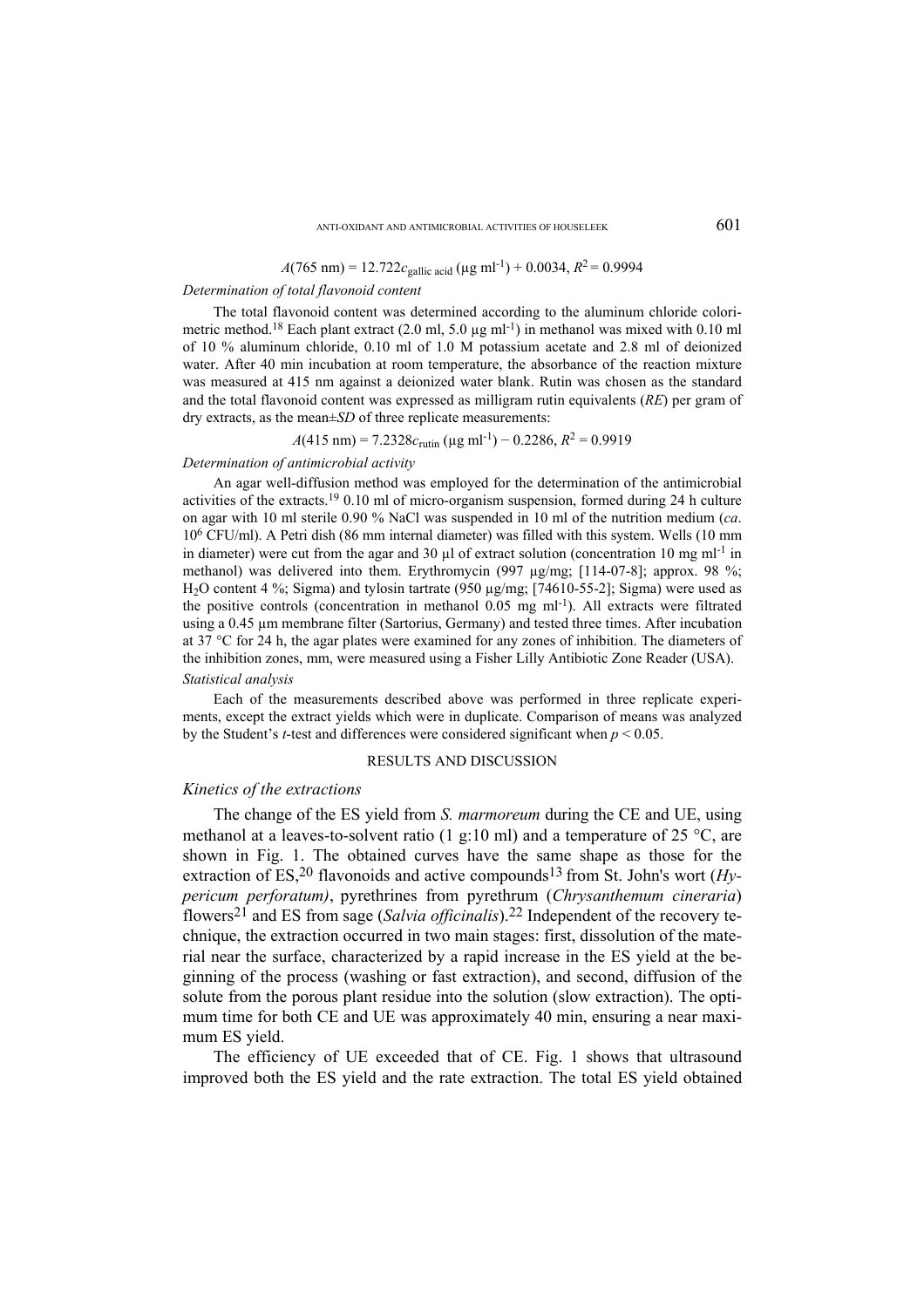by UE was 4.3 % higher than the one obtained by CE but it was only 82.8 % of the yield achieved by SE. This was explained by the higher extraction temperature and much longer extraction time in the case of the SE.



#### *Anti-oxidant capacity*

The anti-oxidative effect of the houseleek extracts obtained by CE and UE was estimated by the ability of the extracts to scavenge hydroxyl radicals. This is very important because hydroxyl radicals are the major active oxygen species causing lipid oxidation.15 Employing a spin trap, such as DMPO, it is possible to convert reactive hydroxyl radicals to stable nitroxide radicals (DMPO–OH adducts) with spectral hyperfine splitting that reflects the nature and the structure of these radicals. The relative intensity of free radical formation was determined by ESR spectroscopy, the height of the peaks being in proportion to the number of radical adduct molecules in the accumulating system.

As shown in Fig. 2, the reaction of  $Fe^{2+}$  with H<sub>2</sub>O<sub>2</sub> in the presence of the spin trapping agent DMPO generated a 1:2:2:1 quartet of lines with hyperfine coupling parameters  $(aN = aH = 14.9 \text{ G})$ . The intensity of the ESR signal, corresponding to the concentration of the formed free radicals, was decreased in the presence of the extracts of *S. marmoreum.* 

The anti-oxidative activity of the *S. marmoreum* extracts obtained by different extraction techniques was also estimated by the ability of the extracts to scavenge the stable DPPH radicals. The DPPH method was chosen to evaluate the anti-oxidant activity because it is one of the most effective methods for evaluating the concentration of radical-scavenging materials effective as a chain-breaking mechanism.23

The percentage of DPPH and the hydroxyl radicals-scavenging activity are plotted against the plant extract concentration in Fig. 3. To calculate the concentration of the extract necessary to decrease DPPH radical concentration by 50 % (called *EC*50), the relationships of *DPPH* and the hydroxyl radicals-scavenging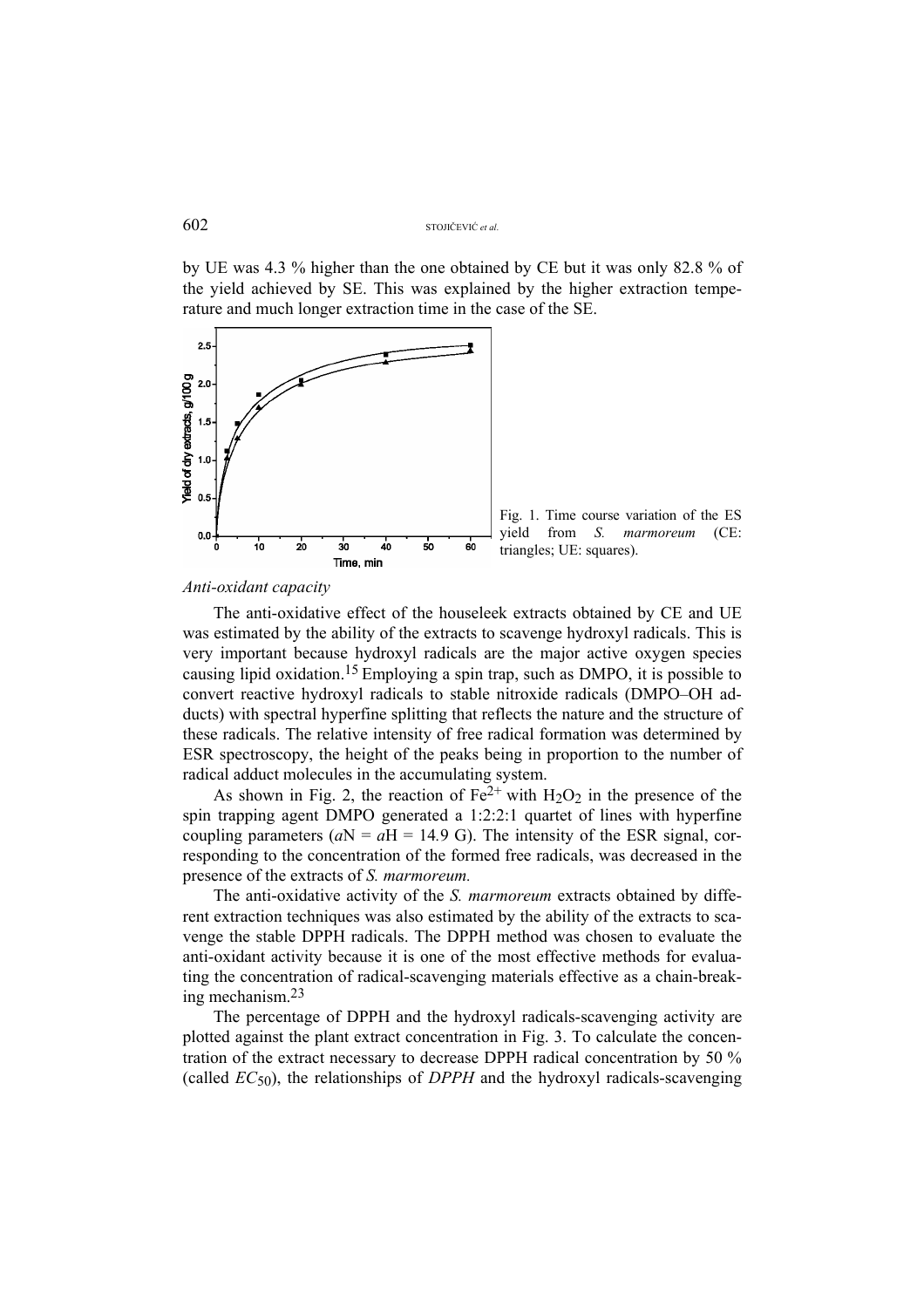activities on the concentration of the extract solution were determined by nonlinear (sigmoid) and linear regression methods, respectively. The *EC*50 value was used to measure the antiradical activity of the extracts: the lower the  $EC_{50}$ , the higher is the value of the antiradical activity.



Fig. 2. ESR spectra of the DMPO–OH spin adduct recorded 5 min after mixing of a) 0.20 ml 0.30 M DMPO, 0.20 ml 10 mM  $H<sub>2</sub>O<sub>2</sub>$  and 0.20 ml 10 mM Fe<sup>2+</sup> (blank) and b) the same as the blank but with a DMF solution of *S. marmoreum* extract, 0*.*50 mg ml-1 (sample).

As it can be seen in Table I, the extract obtained by CE showed the highest anti-oxidant activity. This extract also contained the highest amount of total phenolic compounds and flavonoids. The differences observed between the anti-oxidant activity and the amounts of total phenolic compounds and flavonoids for all the extracts were statistically significant with a 95 % confidence level. The total amount of these compounds was accepted as an indication of the anti-oxidant potential because they acted as anti-oxidants, antimicrobials and photoreceptors in plants.24

It is believed that the observed reduction of phenolic and flavonoid compounds in the extract obtained by UE was the result of their degradation by interaction with the highly reactive hydroxyl radicals formed during sonication. The extractions were performed in methanol, a solvent which does not give rise to such a large proportion of radicals under cavitation,25 but the water present in the fresh leaves of houseleek could.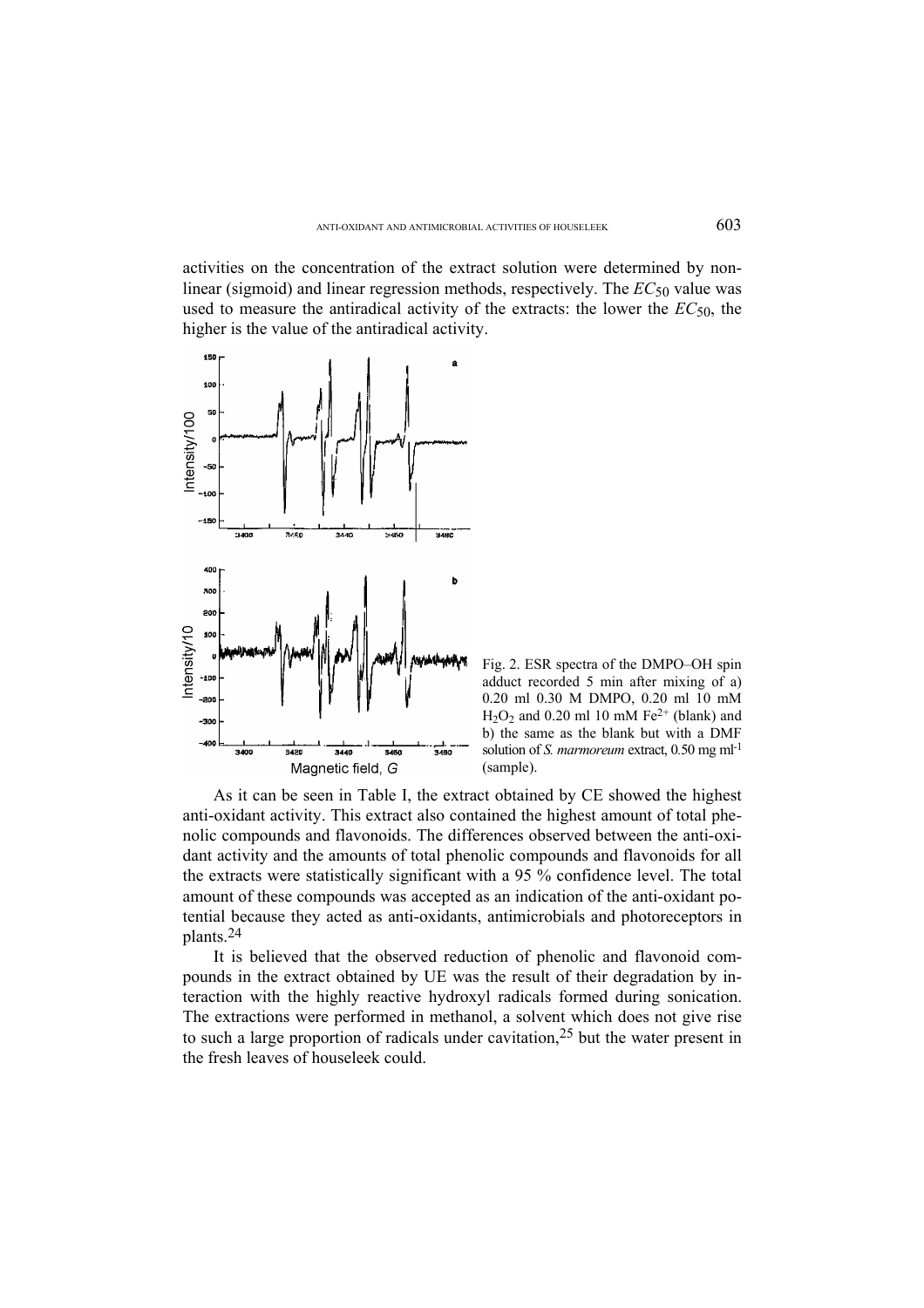```
604 STOJIČEVIĆ et al.
```


Fig. 3. Antioxidant activity against a) DPPH radical and b) hydroxyl radical for methanolic extracts of *S. marmoreum* obtained by different extraction techniques (CE: circles; UE: squares; Soxhlet extraction: triangles).

TABLE I. Yield of ES  $(g/100 g$  fresh plant material) obtained by the different extraction techniques, anti-oxidant capacity, total amount of phenolic compounds (mg gallic acid/g fresh plant materiala) and flavonoids (mg rutin/g fresh plant materiala) of *S. marmoreum* methanolic extracts

|                 | Extraction Yield of ES<br>technique |                         | $EC_{50}$ / mg ml <sup>-1</sup> | Total phenolic   | Total            |
|-----------------|-------------------------------------|-------------------------|---------------------------------|------------------|------------------|
|                 |                                     | DPPH assay <sup>a</sup> | Hydroxyl radical assay          | content          | flavonoids       |
| $CE^b$          | 2.3                                 | $0.06 \pm 0.01$         | 1.08                            | $0.73 \pm 0.005$ | $0.62 \pm 0.003$ |
| $UE^b$          | 2.4                                 | $0.09 \pm 0.01$         | 1.26                            | $0.59 \pm 0.005$ | $0.58 \pm 0.011$ |
| SE <sup>c</sup> | 29                                  | $0.12\pm0.04$           | ND <sup>d</sup>                 | $0.56 \pm 0.004$ | $0.51 \pm 0.006$ |

<sup>a</sup>Data are expressed as the mean of three replicates  $\pm$  standard deviation; <sup>b</sup>40 min, 25 °C; <sup>c</sup>150 min,  $T_{\rm b}$ ; <sup>d</sup>not determined

The total phenolic content was correlated to the anti-oxidant activity of the extracts  $(R^2 = 0.884)$ , as can be seen in Fig. 4. Thus, the anti-oxidant activity of an extract could be predicted from its total phenolic content. Statistically significant relationships were also observed between the total phenolics and the anti-oxidant activity in the case of virgin olive oils  $(R^2 = 0.991)$ , <sup>26</sup> flaxseed  $(R^2 = 0.963)$ and cereal products  $(R^2 = 0.905)$ .<sup>27</sup>

## *Antimicrobial activity*

The antimicrobial activities of the methanolic extracts of *S. marmoreum* are given in Table II*.* As expected, the control treatment (methanol) had no inhibitory effect on any of the tested micro-organisms. All extracts showed a lower antimicrobial activity than the control antibiotics. Independent of the extraction technique, the methanolic extracts from *S. marmoreum* showed antimicrobial activity against only two of the seven tested microorganisms, the mould *Aspergillus niger*  ATCC 16404 and the yeast *Candida albicans* ATCC 10231, with the diameters of the zone of inhibition ranging between 15.9 and 16.9 mm.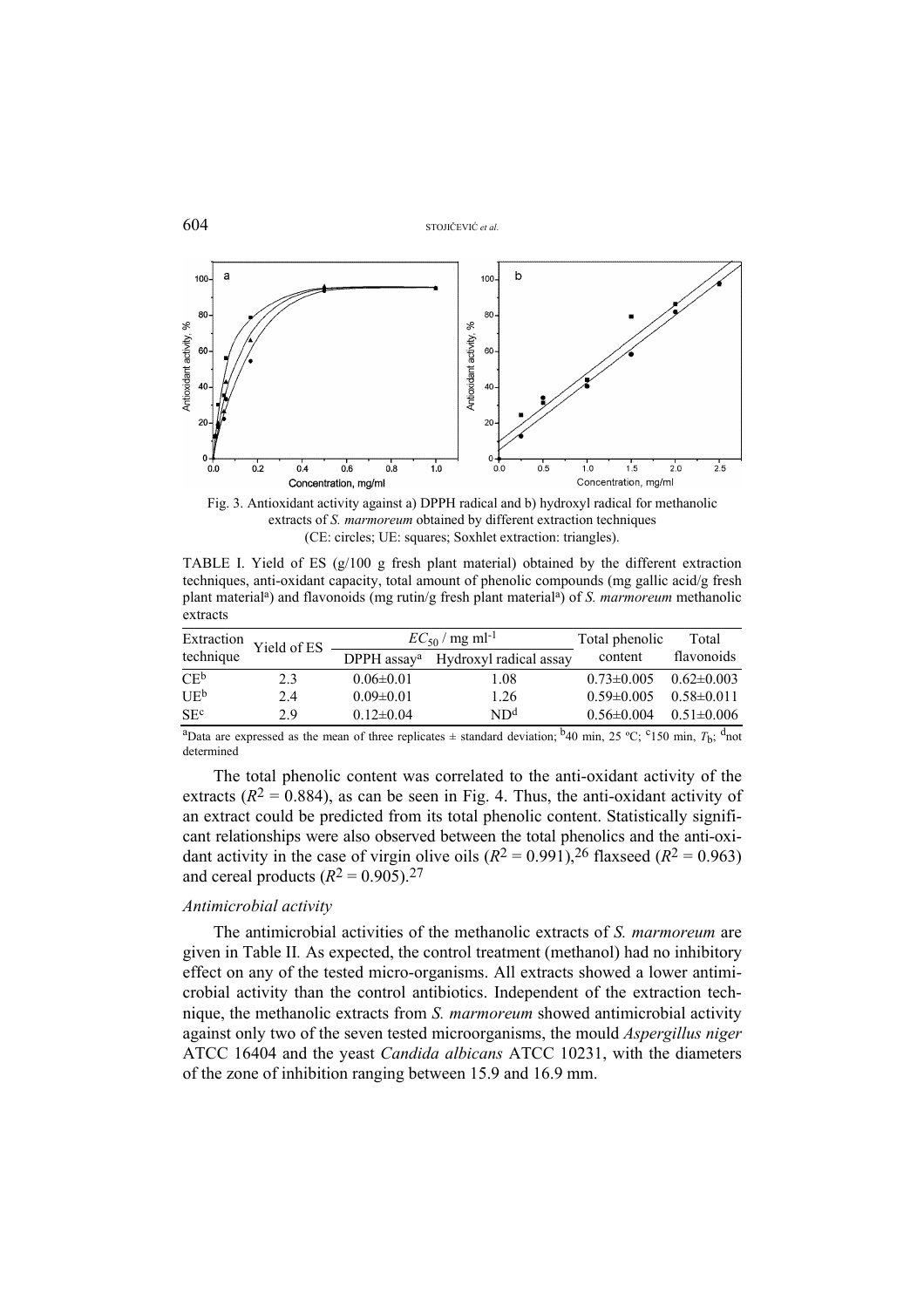

Fig. 4. Correlation between  $EC_{50}$ (determined by the DPPH method), total phenolic content (open squares) and total flavonoids (black squares) of methanolic extracts from *S. marmoreum*.

TABLE II. Antimicrobial activity of methanol extracts of *S. marmoreum* and antibiotic sensitivity of selected microorganisms to the extracts (zone size, mm)

| Test microorganisms      | Extracts $(10 \text{ mg ml}^{-1})$ |                |                | Antibiotics $(0.05 \text{ mg ml}^{-1})$ |                  |
|--------------------------|------------------------------------|----------------|----------------|-----------------------------------------|------------------|
|                          | $U E^a$                            | $CE^a$         | $SE^b$         | Erythromycin                            | Tylosin tartrate |
| Escherichia coli         | $\mathbf{C}$                       |                |                | $21.2 \pm 0.1$                          | $18.4 \pm 0.0$   |
| ATCC 25922               |                                    |                |                |                                         |                  |
| Pseudomonas aeruginosa   |                                    |                |                | $24.1 \pm 0.8$                          | $17.6 \pm 0.1$   |
| <b>ATCC 9027</b>         |                                    |                |                |                                         |                  |
| <i>Bacillus subtilis</i> |                                    |                |                | $19.1 \pm 0.1$                          | $17.3 \pm 0.5$   |
| ATCC 6633                |                                    |                |                |                                         |                  |
| Staphylococcus aureus    |                                    |                |                | $23.4 \pm 0.1$                          | $18.4\pm 0.4$    |
| <b>ATCC 6538</b>         |                                    |                |                |                                         |                  |
| Candida albicans         | $163 \pm 01$                       | $16.2 \pm 0.2$ | $16.4 \pm 0.0$ | $23.0 \pm 0.0$                          | $16.2 \pm 0.2$   |
| ATCC 10231               |                                    |                |                |                                         |                  |
| Saccharomyces cerevisiae |                                    |                |                |                                         |                  |
| <b>ATCC 9763</b>         |                                    |                |                |                                         |                  |
| Aspergillus niger        | $16.9 \pm 0.3$                     | $16.4 \pm 0.4$ | $15.9 \pm 0.3$ | $20.5 \pm 0.5$                          | $18.1 \pm 0.1$   |
| <b>ATCC 16404</b>        |                                    |                |                |                                         |                  |

Data are expressed as the mean of three replicates  $\pm$  standard deviation; <sup>a</sup>10 mg ml<sup>-1</sup>, 40 min, 25°C; <sup>b</sup>150 min; <sup>c</sup>no antimicrobial activity

Independent of the tested micro-organism, there was no statistically significant difference (95 % confidence interval) in antimicrobial activities of the extracts obtained by UE and CE. The extract obtained by SE exhibited a slightly higher antimicrobial activity against *A. niger* and lower antimicrobial activity in the cases of *C. albicans*, than two other extracts.

The *S. marmoreum* extracts, similarly to *S. tectorum* extract,<sup>4</sup> had no antimicrobial activity against *Escherichia coli* and *Saccharomyces cerevisiae.*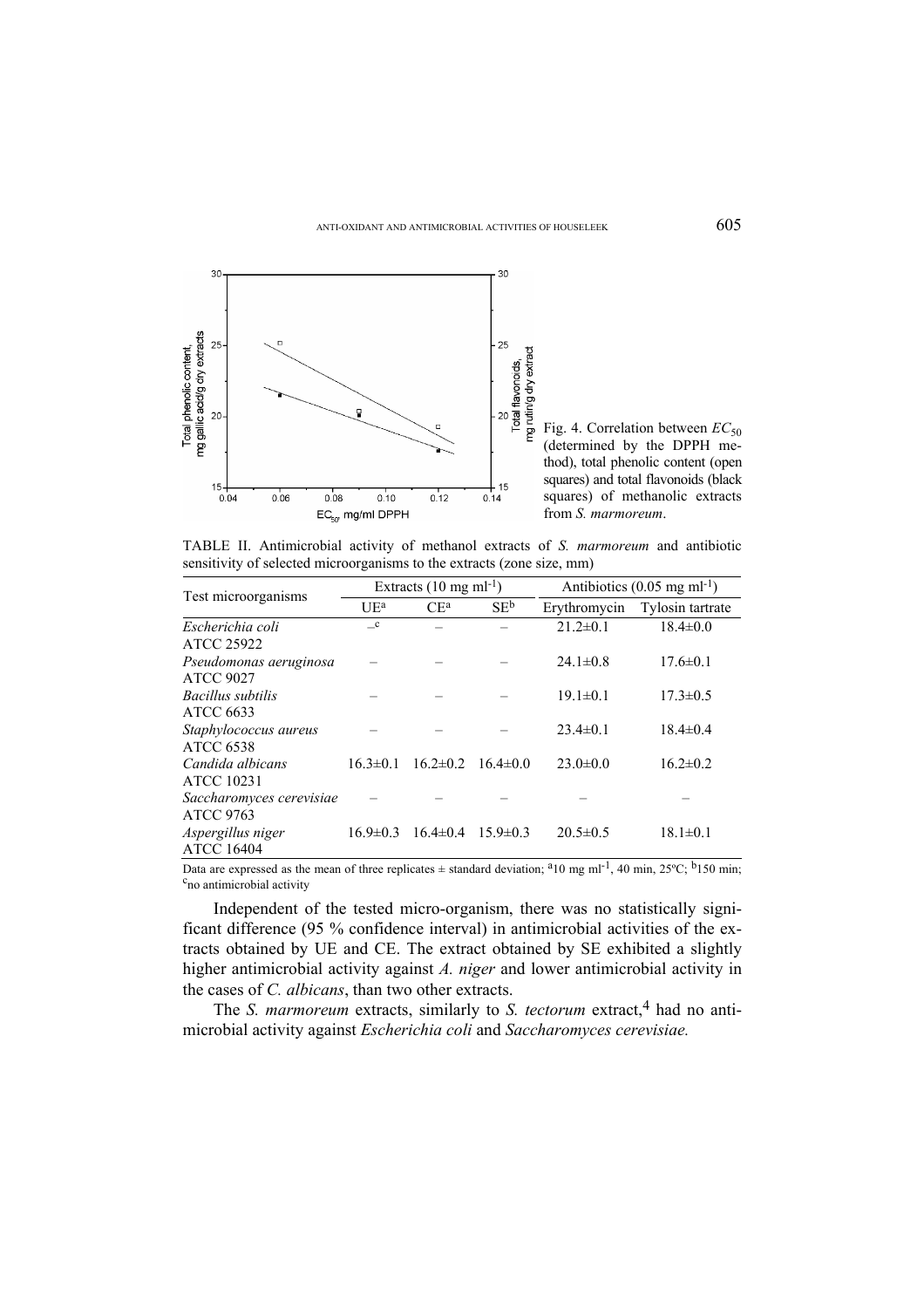#### **CONCLUSIONS**

The present study is a comparative study of the anti-oxidant and antimicrobial activities, total phenolic compounds and total flavonoids in the methanolic extracts obtained from houseleek (*Sempervivum marmoreum* L.) leaves by traditional (CE and SE) and novel (UE) extraction techniques. The extracts of *S. marmoreum* showed antimicrobial activity against the mould *Aspergillus niger* and the yeast *Candida albicans*, but not against the tested bacteria. The methanolic extract obtained by CE showed stronger anti-oxidant, but similar antimicrobial activities, compared to the extracts obtained by UE and SE. Thus, the study suggests that methanolic extracts of *S. marmoreum* are both potential sources of natural anti-oxidants and natural antimicrobial preparations.

*Acknowledgements*. This work was supported by the Ministry of Science of the Republic of Serbia, project OI 142073B.

## ИЗВОД

## ПОРЕЂЕЊЕ АНТИОКСИДАТИВНОГ И АНТИМИКРОБНОГ ДЕЈСТВА ЕКСТРАКАТА *Sempervivum marmoreum* L. ДОБИЈЕНИХ РАЗЛИЧИТИМ ЕКСТРАКЦИОНИМ ТЕХИКАМА

САША С. СТОЈИЧЕВИЋ<sup>1</sup>, ИВАНА Т. СТАНИСАВЉЕВИЋ<sup>1</sup>, ДРАГАН Т. ВЕЛИЧКОВИЋ<sup>2</sup>, ВЛАДА Б. ВЕЉКОВИЋ<sup>1</sup> и МИОДРАГ Л. ЛАЗИЋ<sup>1</sup>

#### <sup>1</sup> Технолошки факул<del>шеш, Булевар ослобођења 124 и <sup>2</sup>Здравље-Actavis, Влајкова 199, 16000 Лесковац</del>

Рад представља компаративну студију антиоксидативног, антимикробног дејства и садржаја укупних фенолних и флавоноидних једињења у екстрактима добијеним из листа чуваркуће (*Sempervivum marmoreum* L.) мацерацијом, ултразвучном екстракцијом и екстракцијом по Сокслету. Екстракт добијен мацерацијом садржи више фенолних и флавоноидних једињења и показује веће антиоксидативнo дејство него екстракти добијени осталим техникама. Сви екстракти независно од примењене технике показују сличну антимикробну активност према *Aspergillus niger* и *Candida albicans* али не и према тестираним бактеријама.

(Примљено 10. септембра, ревидирано 31. децембра 2007)

#### **REFERENCES**

- 1. *Sempervivum marmoreum*, http://www.semper-vivum.de/kategorie/20/76/ (12 January, 2007)
- 2. J. F. Stevens, H. Hart, E. T. Elema, A. Bolck, *Phytochemistry* **41** (1996) 503
- 3. A. Blázovics, A. Lugasib, T. Keményc, K. Hagymásia, Á. Kéry, *J. Ethnopharmacol.* **73** (2000) 479
- 4. V. Abram, M. Donko, *J. Agric. Food Chem.* **47** (1999) 485
- 5. M. Šentjurc, M. Nemec, H. D. Connor, *J. Agric. Food Chem.* **51** (2003) 2766
- 6. A. Blázovics, R. Gonzáles-Cabello, I. Barta, P. Gergely, E. Fehér, Á. Kéry, G. Petri, *Phytother. Res.* **8** (1994) 33
- 7. Á. Kéry, A. Blázovics, N. Rozlosnik, J. Fehér, G. Petri, *Planta. Med.* **58** (1992) A661
- 8. A. Blázovics, L. Prónai, E. Fehér, Á. Kéry, G. Petri, *Phytother. Res.* **7** (1993) 95
- 9. 9. G. Kekesi, I. Dobos, G. Benedek, G. Horvath, *Phytother. Res.* **17** (2003) 1032
- 10. K. Szentmihályi, E. Fehér, P. Vinkler, Á. Kéry, A. Blázovics, *Toxicol. Pathol.* **32** (2004) 50